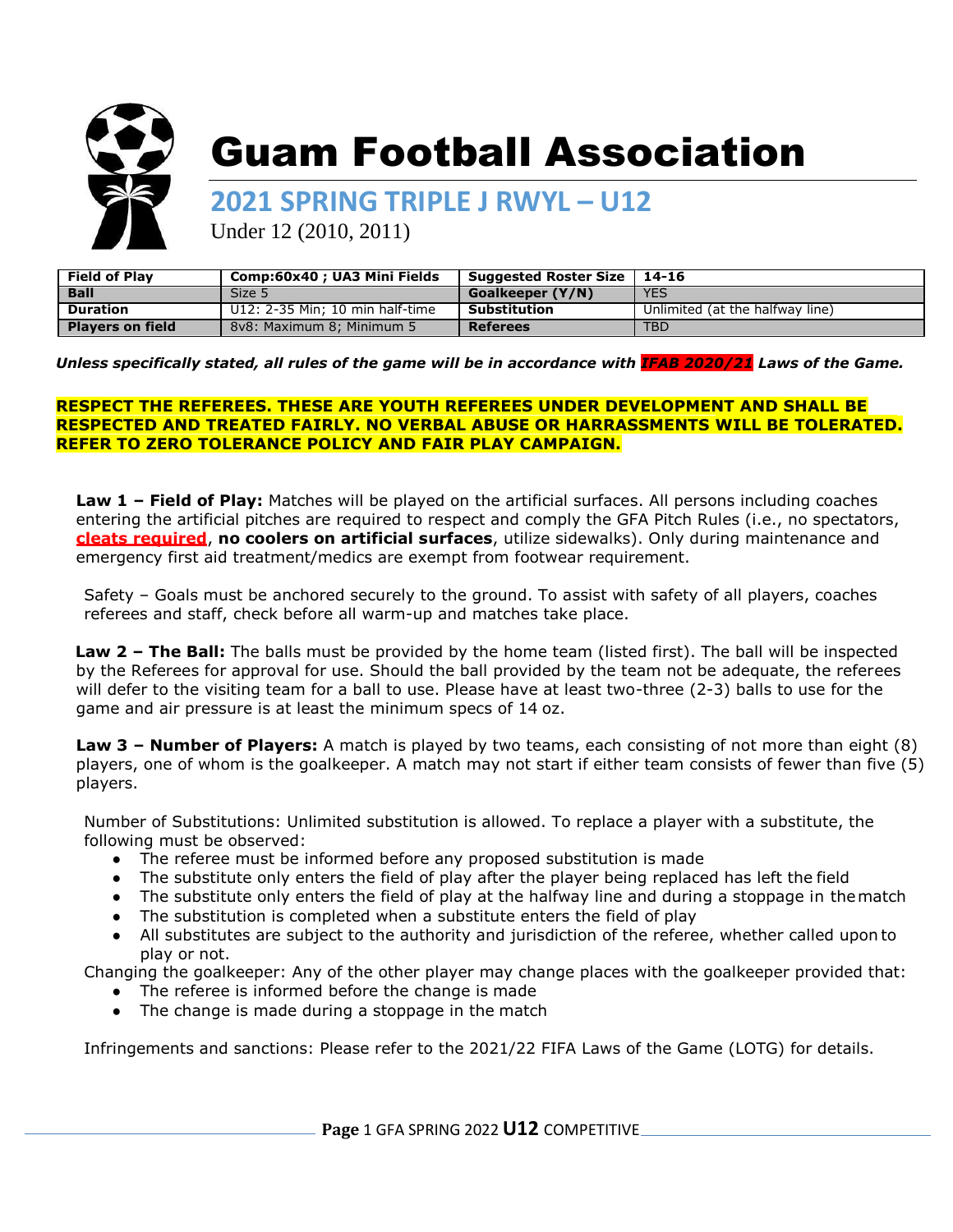## **Law 4 – Players' Equipment:**

Basic Equipment: The basic compulsory equipment of a player comprises the following separate items:

- A jersey or shirt with sleeves with a unique number on the back (no duplicate jersey numbers).
- Shorts **No pockets allowed.**
- Stockings Players must have stockings with the same base color (black, black with white stripes, etc.)
- Footwear Player must wear appropriate soccer cleats or turf shoes
- $\bullet$  Shin guards (a) are covered entirely by the stockings, (b) are made of rubber, plastic or similar suitable material, (c) provide a reasonable degree of protection (Caution: For the intent and purpose for player's safety, the shin guards must be age/size appropriate which covers the majority of the player's shins. It shall be the coaches' responsibility to ensure that the players are wearing proper sized shin guards).

Colors: The two teams must wear colors that distinguish them from each other. Should it conflict, the home team (listed first) on schedule must wear bibs. Each goalkeeper must wear colors that distinguish him from the other players including the opponent. Players must wear similar color shorts and socks in competitive division.

**Law 5 – The Referee:** Each match is controlled by referees who have full authority to enforce the LOTG in connection with the match to which they have been appointed.

Decision of the referee: The decision of the referee regarding facts connected with the play, including whether or not a goal is scored and the result of the match, are final. The referee may only change a decision on realizing that it is incorrect or, at his discretion, on the advice of an associate referee, provided that he has not restarted play or terminated the match.

**Law 6 – The Other Match Officials:** In the event of the three referee system (Center Referee and two Assistant referees) being utilized, the assistant referee are to assist the referee in various duties as outlined in the LOTG.

**Law 7 – Duration of the match:** The match lasts two equal periods of 35 minutes. Half-time interval must not exceed ten (10) minutes. The duration of the match or halftime may be altered only with the decision of the referees and/or the Referee Administrator or Youth Administrator to keep the match on schedule. There will be no grace periods to delay the start of a match. There will be no added time given. If a penalty kick has to be taken or retaken, the duration of either half is extended until the penalty kick is completed.

**Law 8 – The Start and Restart of Play:** Kick off will be awarded to the Home team. In the second half, the teams change ends and the opposite team will take the kick-off. The ball is in play when it is kicked and clearly moved (can go backwards or sideways). All other rules related to start and restart of play are to be followed by the LOTG.

**Law 9 – The Ball In and Out of Play:** The ball is out of play when (a) it has wholly crossed the goal line or touch line whether on the ground or in the air, (b) play has been stopped by the referee. The ball is in play at all other times, including when (a) it rebounds off a goalpost, crossbar or corner flag post and remains in the field of play, (b)it rebounds off either the referee or an assistant referee when they are out of field of play.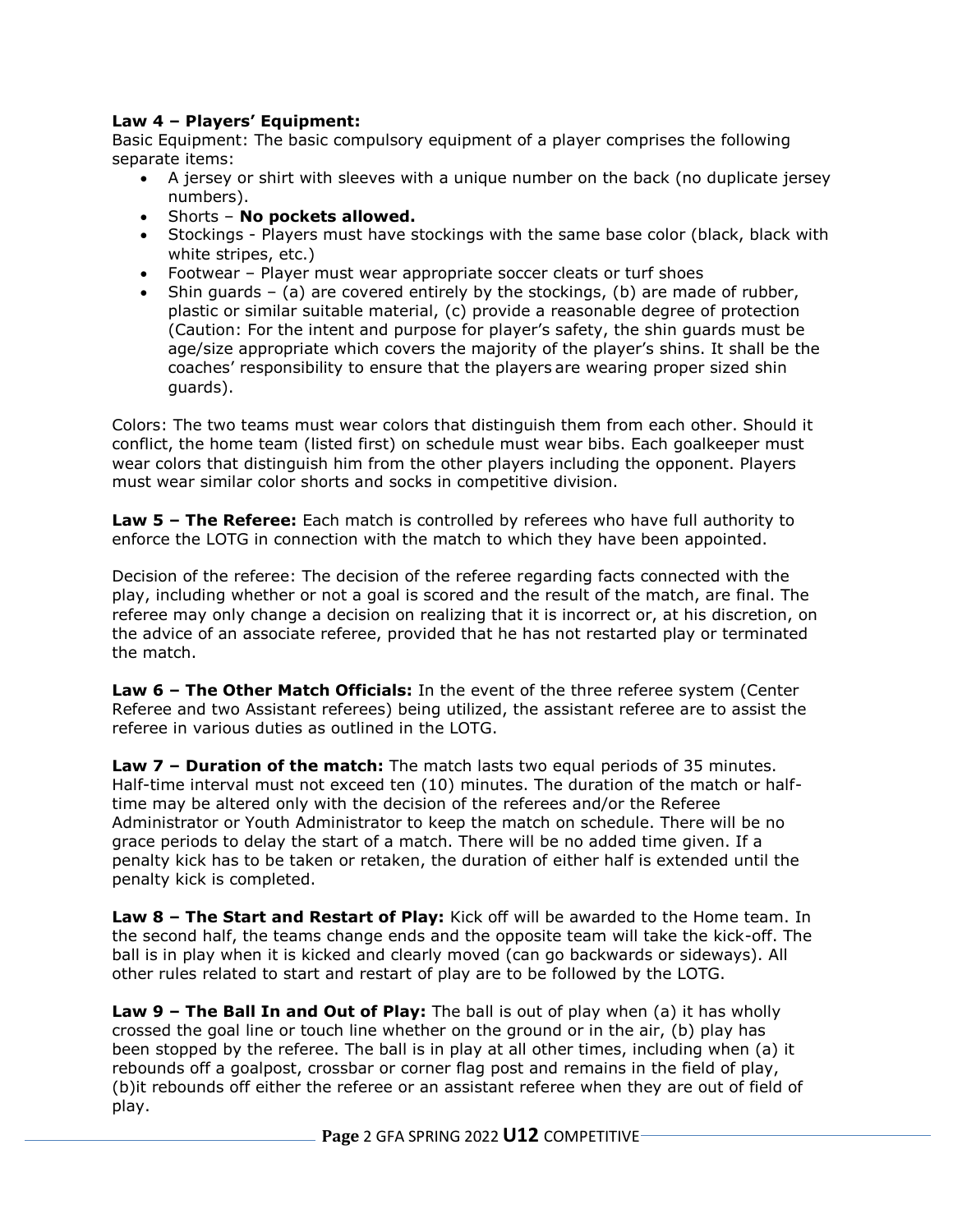**Law 10 – Determining the Outcome of a Match:** A goal is scored when the whole of the ball passes over the goal line, between the goalposts and under the crossbar, provided that no infringement of the LOTG has been committed previously by the team scoring the goal.

**Law 11 – Offside:** It is not an offence in itself to be in an offside position. A player is in offside position if: he is nearer to his opponent's goal line than both the ball and the second-last opponent. A player is not in an offside position if: a) he is in his own half of the field of play, or b) he is level with the second- last opponent, or c) he is level with the last two opponents

**Law 12 – Fouls and misconduct:** A player who commits a cautionable or sending-off offence, either on or off the field of play, whether directed towards an opponent, a teammate, the referee, an assistant referee or any other person, is disciplined according to the nature of the offence committed.

Cautionable offences: A player is cautioned and shown the yellow card if he commits any of the following seven offences:

- Unsporting behavior
- Dissent by word or action
- Persistent infringement of the Laws of the Game
- Delaying the restart of play
- Failure to respect the required distance when play is restarted with a corner kick, free kick or throw-in
- Deliberately leaving the field of play without the referee's permission

A substitute or substituted player is cautioned if he commits any of the following offences:

- Unsporting behavior
- Dissent by word or action
- Delaying the restart of play
- Entering or re-entering the field of play without the referee's permission

Sending-off offences: A player, substitute or substituted player is sent off if he commits any of the following seven offences:

- A serious foul play
- Violent conduct
- Spitting at an opponent or any other person
- Denying the opposing team a goal or an obvious goal-scoring opportunity by deliberately handling the ball (this does not apply to a goalkeeper within his own penalty area)
- Denying an obvious goal-scoring opportunity to an opponent moving towards the player's goal by an offence punishable by a free kick or a penalty kick
- Using offensive, insulting or abusive language and/or gestures
- Receiving a second caution in the same match

A player, substitute or substituted player who has been sent off must leave the vicinity of the field of play and the technical area.

**Law 13 – Free Kicks:** Free kicks are either direct or

indirect. Direct free kick

- If a direct free kick is kicked directly into the opponent's goal, a goal is awarded
- If a direct free kick is kicked directly into the team's own goal, a corner kick is awarded to the opposing team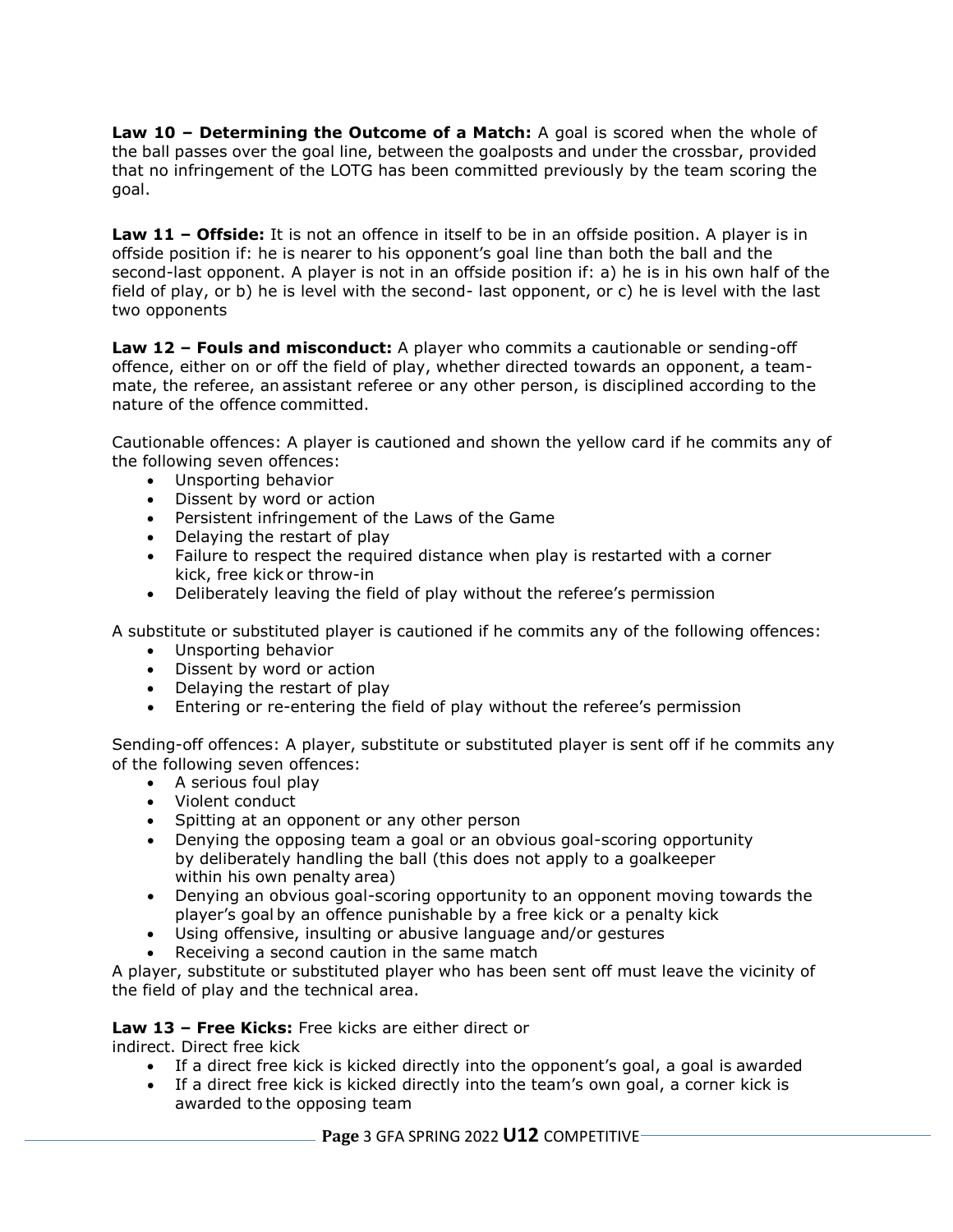Indirect free kick: the referee indicates an indirect free kick by raising his arm above his head. He maintains his arm in that position until the kick has been taken and the ball has touched another player or goes out of play.

A goal can be scored only if the ball subsequently touches another player before it enters the goal:

 If an indirect free kick is kicked directly into the opponent's goal, a goal kick is awarded.

Procedure of the free kicks is to be complied according to the LOTG.

**Law 14 – The Penalty Kick:** A penalty kick is awarded against a team that commits one of the ten offence for which a direct free kick is awarded, inside its own penalty area and while the ball is in play. A goal may be scored directly from a penalty kick. Additional time is allowed for a penalty kick to be taken at the end of each half or at the end of periods of extra time. Procedure of the penalty kick is to be complied according to the LOTG.

**Law 15 – The Throw-In:** A throw-in is awarded to the opponents of the player who last touched the ball when the whole of the ball crosses the touch line, either on the ground or in the air. A goal cannot be scored directly from a throw-in. Procedure of the throw-in is to be complied according to the LOTG.

**Law 16 – The Goal Kick:** A goal kick is awarded when the whole of the ball passes over the goal line, either on the ground or in the air, having last touched a player of the attacking team, a goal is not scored in accordance with Law 10. A goal may be scored directly from a goal kick, but only against the opposing team. Procedure of the goal kick is to be complied according to the LOTG.

**Law 17 – The Corner Kick:** A corner kick is awarded when the whole of the ball passes over the goal line, either on the ground or in the air, having last touched a player of the defending team, and a goal is not scored in accordance with Law 10. A goal may be scored directly from a corner kick, but only against the opposing team. Procedure of the corner kick is to be complied according to the LOTG.

Added:

Goalkeeper: Goalkeeper will have use of their hands. Goalkeeper may not punt or drop kick the ball. Goalkeeper must throw/roll in place of punt/dropkick. A goal cannot be scored directly from a throw by the goalkeeper.

#### **OTHERS MATTERS:**

- 1. **STANDINGS:** Competitive division will play single round robin with top four teams in standing advancing for playoffs. A club's standing in its division shall be determined in the following manner:
	- i. Total points gained (Win = 3 points, Draw = 1 point, Loss = 0 points
		- ii. Head to Head (if more than two teams, skip to iv.)
	- iii. Goal Differential
	- iv. Greater number of goals
	- v. Fewest number of forfeits
	- vi. Fewest number of disciplinary
- 2. **SCHEDULES**: GFA reserves the right to make changes to the schedule based on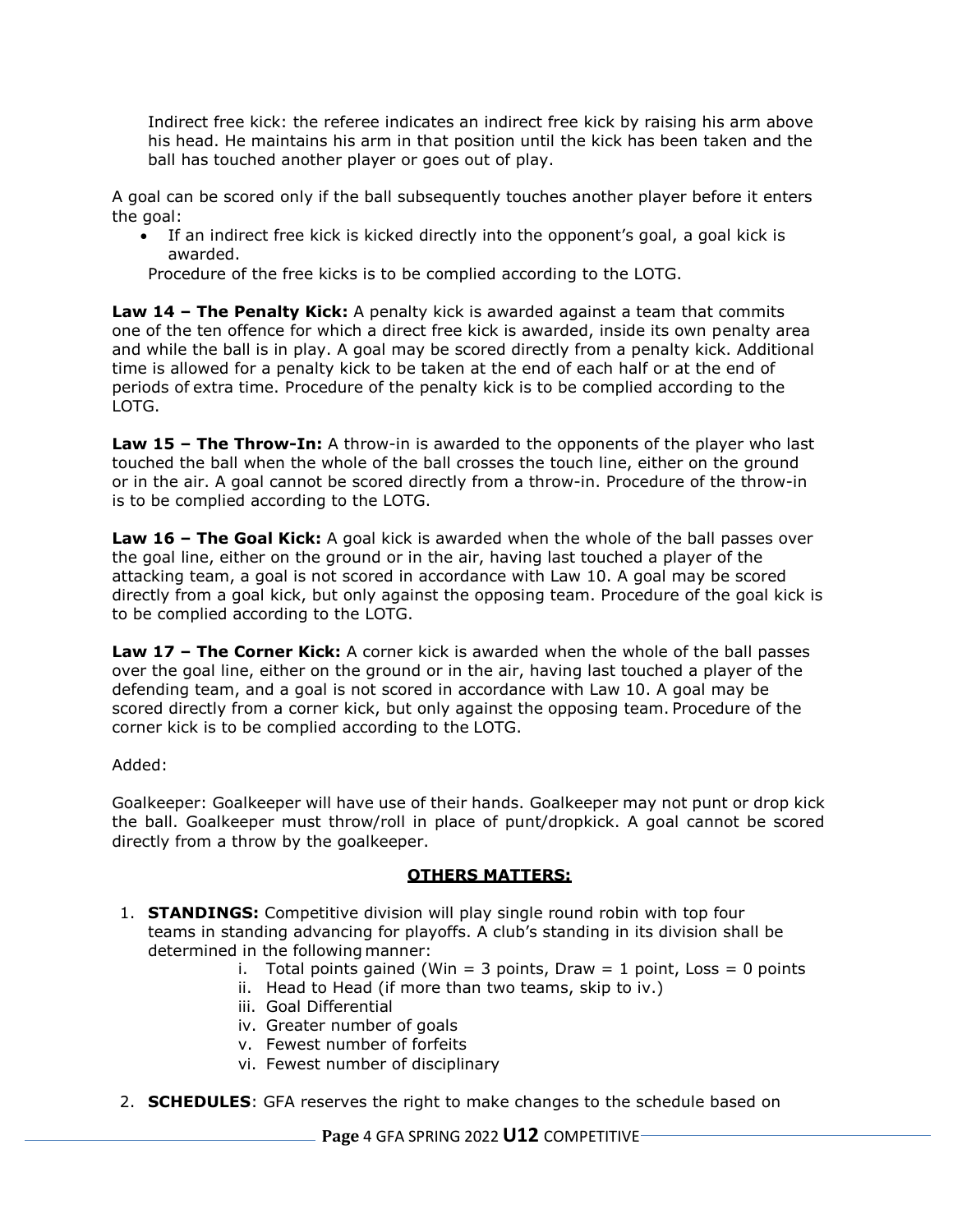availability of the facility. GFA will determine if any reschedule matches will be warranted due to inclement weather, acts of God, or any other unforeseen circumstances. Teams may not request for match to be rescheduled.

- 3. **ROSTERS**: Coaches must submit a complete roster prior to the first match of the season. If any changes are made within the season, coaches must update the roster in a timely manner.
- 4. **PLAYOFFS:** Top four teams in standing will be placed in playoffs. Should a match result in a draw at the end of the regulation time, the match will immediately proceed to kicks from the penalty mark. Procedure:
	- Each team is responsible for selecting the players from those on the field of play at the end ofthe match and the order in which they will take the kicks
	- Once all eligible players have taken a kick from the penalty mark, the same sequence does not have to be followed as in the first round of kicks
	- A player other than the goalkeeper who is injured may not be substituted during the taking ofthe kicks from the penalty mark
	- If the goalkeeper is sent off during the taking of the kicks from the penalty mark, he must be replaced by a player who finished the match
	- A player, substitute or substituted player may be cautioned or sent off during the taking ofthe kicks from the penalty mark
	- The referee must not abandon the match if a team is reduced to fewer than five (5) players during the taking of kicks from the penalty mark
	- If a player is injured or sent off during the taking of kicks from the penalty mark and the team has one player fewer, the referee should not reduce the number of players taking kicks for the other team. An equal number of players from each team is required only at the start of the taking of kicks from the penalty mark

For any reason that there are no playoffs, the first-place team is determined by division standings. A club's standing in its division shall be determined in the following manner:

- i. Total points gained (Win  $=$  3 points, Draw  $=$  1 point, Loss  $=$  0 points)
- ii. Goal differential
- iii. Head to Head (if more than two teams, skip to iv.)
- iv. Greater number of goals
- v. Fewest number of forfeits
- vi. Fewest number of disciplinary

# 5. **ELIGIBILITY:** Player must be registered with PowerUp. Please note that if a player should switch clubs or divisions a TRF must be submitted. Youth players must play for **ONE TEAM ONLY and ONE LEAGUE ONLY.** Clubs violating this will be sanctioned by the GFA Competition Director. Teams in violation will forfeit the match. It is mandatory that players play within their age group (not up and never down). Rosters must be updated once any changes have been made.

6. **INELIGIBLE PLAYER:** Further sanctions will be made should a team play an ineligible player(s) during the league. It is the teams (coaches/club representative) responsibility to ensure that he/she does not play an ineligible player. Under no condition will the officials of GFA (staff, referees, committee) will be held responsible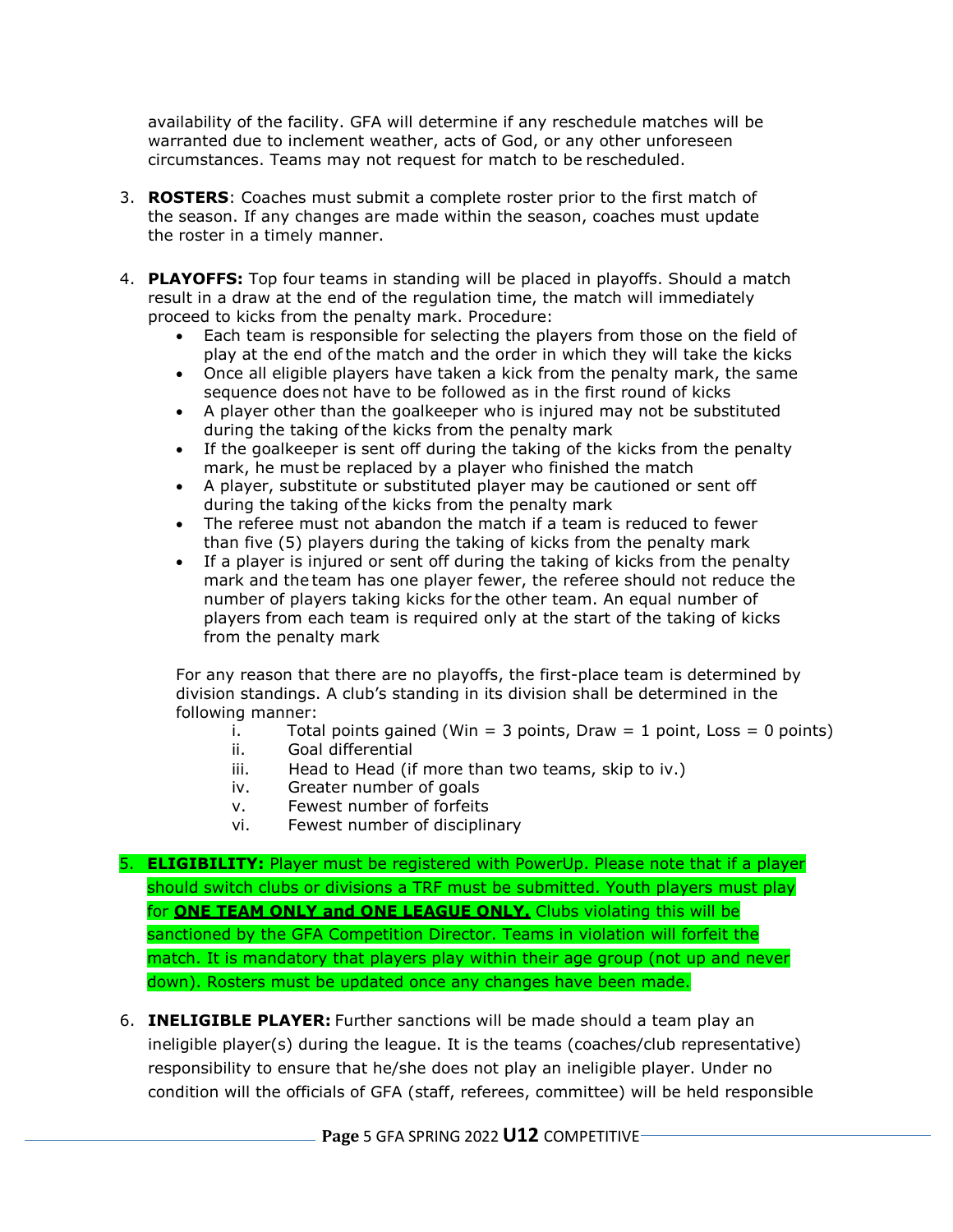for any player that is ineligible and play(ed) in the match. Your cooperation is highly appreciated.

GFA Disciplinary Code 2021 (Article 58 Ineligibility): If a player is fielded in an official match despite being ineligible, his team will be sanctioned by forfeiting the match (cf. art. 58.1) and paying a minimum at least USD25.

- 7. **COACHES (TECHNICAL AREA):** Coaches must adhere to technical area, pitch rules and code of conduct standards. **No coaches on the end lines or on the opposite side of the pitch.** Please refer to the Zero Tolerance Policy.
- 8. **DISCIPLINARY MATTERS:** An issuance of a yellow card is a warning. An accumulation of two yellow cards in a game will result in a "soft red" which the player is ejected from the remainder of the game and the team will play short. A straight red card will result an immediate ejection from the remainder of the game and the team will play short.

A "soft red" or a straight red card issuance will warrant an automatic one game suspension and twenty- five (\$25) fine at a minimum. Each red card is reviewed by the disciplinary committee. A notification of disciplinary committee's decision will be submitted to the club representative via email at the earliest seven (7) calendar days from the date of the incident.

- a. Anti-Doping:
	- i. Doping is prohibited. The FIFA ADR, AFC Anti-Doping Regulations, the GFA Disciplinary Code, and all relevant GFA directives in relations to anti-doping are applicable to the Competition.
	- ii. The GFA shall inform each member association by means of a circular of the doping control procedure for the Competition.
	- iii. The GFA Medical Committee shall be responsible for the approval of the WADA-accredited laboratory which shall carry out the analysis of all doping samples.

*"In doping-related matters, the FIFA Anti-Doping Regulations apply in full. In the event of any discrepancy between the national regulations and the FIFA Anti-Doping Regulations, the provisions set out in the FIFA Anti-Doping Regulations shall prevail."*

- 9. **FAIR PLAY CAMPAIGN**: As part of our sponsor, Triple J Auto Group, advocating the Fair Play Campaign, please refer to the Fair Play Campaign.
- 10. **ZERO TOLERANCE POLICY:** It is the club representative and coaches for all age division to abide and uphold the Zero Tolerance Policy throughout the year and at times. Effective in 2016, GFA's campaign with joint effort by all members of GFA to uphold this policy for the Good of the Game. Main area of focus is the dissent, harassment and abuse toward others which includes but not limited to, referees, GFA staff, security guards, players, coaches, spectators and parents.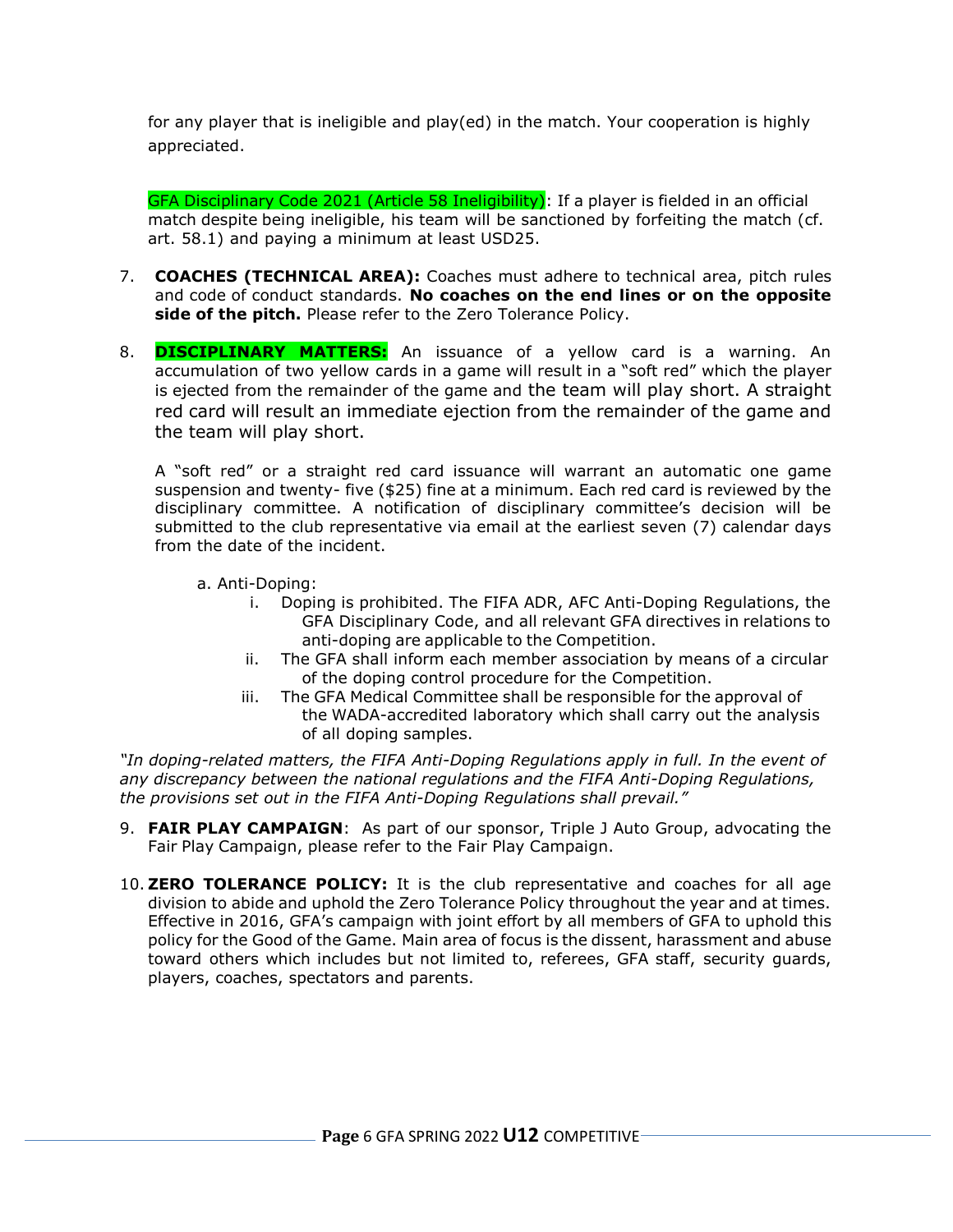11. **INCIDENT REPORT:** Please report any/all incident via incident form provided online or in Main Office. Serious/Confidential matters email to: competition@thequamfa.com

### **12.Important Dates:**

- a. Mid-Season Youth League Meeting: March 30, 2022, GFA Lecture Hall 1900 hrs.
- b. Post-Season Youth League Meeting: **April 24, 2022, GFA Lecture Hall 1900 hrs.**

- Open to Club Representatives, Coaches and Parents.

**ABSOLUTELY: NO SMOKING! NO ALCOHOLIC BEVERAGES! NO PETS ALLOWED!**